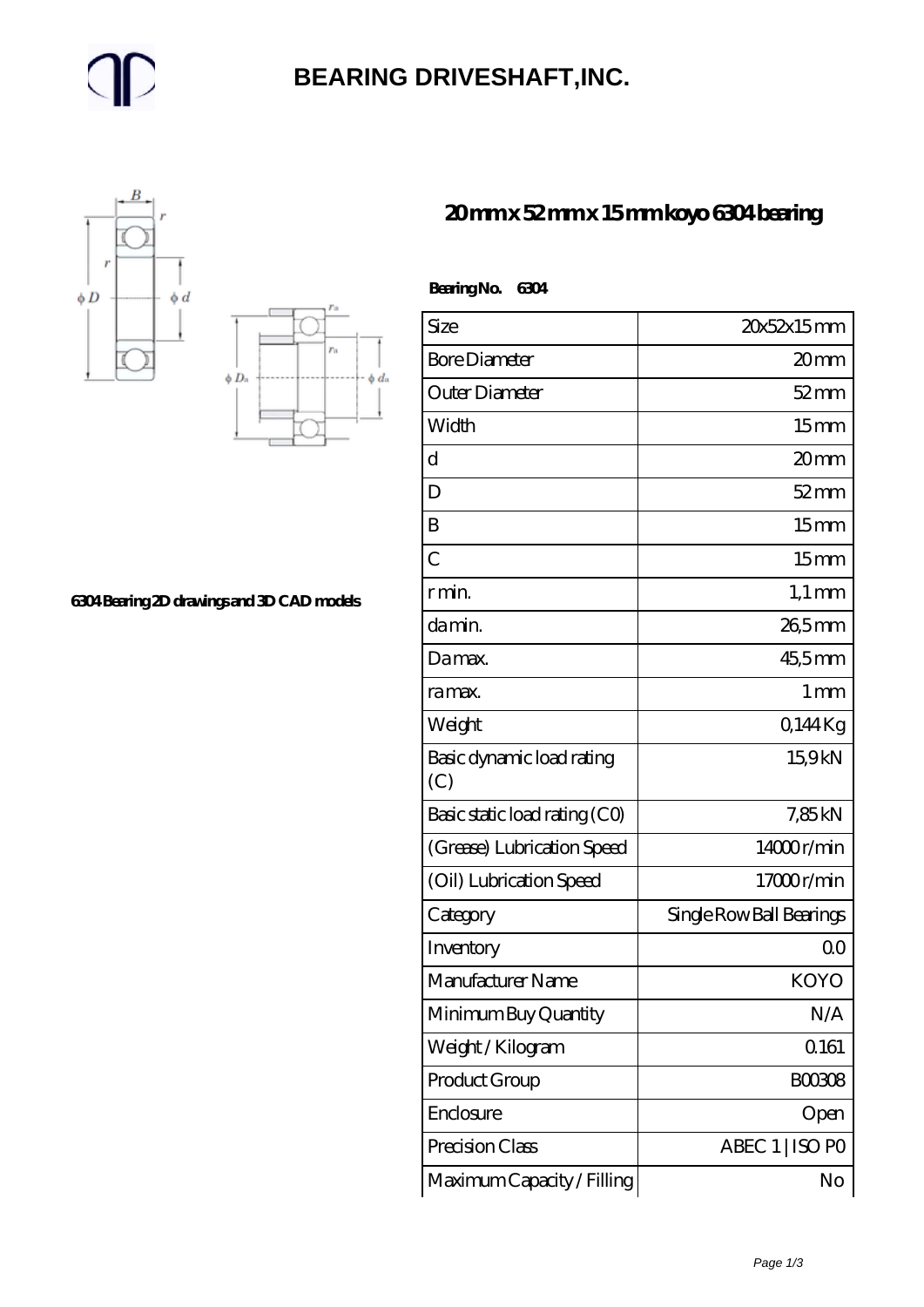$\mathbb{P}$ 

## **[BEARING DRIVESHAFT,INC.](https://m.trendco-vick.com)**

| Slot                             |                                                                                                                                                                             |
|----------------------------------|-----------------------------------------------------------------------------------------------------------------------------------------------------------------------------|
| Rolling Element                  | <b>Ball Bearing</b>                                                                                                                                                         |
| Snap Ring                        | No                                                                                                                                                                          |
| <b>Internal Special Features</b> | No                                                                                                                                                                          |
| Cage Material                    | Steel                                                                                                                                                                       |
| Internal Clearance               | CO-Medium                                                                                                                                                                   |
| Inch - Metric                    | Metric                                                                                                                                                                      |
| Long Description                 | 20MM Bore; 52MM<br>Outside Diameter; 15MM<br>Outer Race Diameter;<br>Open; Ball Bearing; ABEC 1<br>ISO PQ No Filling Slot; No<br>Snap Ring, No Internal<br>Special Features |
| Category                         | Single Row Ball Bearing                                                                                                                                                     |
| <b>UNSPSC</b>                    | 31171504                                                                                                                                                                    |
| Harmonized Tariff Code           | 8482105068                                                                                                                                                                  |
| Noun                             | Bearing                                                                                                                                                                     |
| Keyword String                   | Ball                                                                                                                                                                        |
| Manufacturer URL                 | http://www.koyousa.com                                                                                                                                                      |
| Manufacturer Item Number         | 6304                                                                                                                                                                        |
| Weight/LBS                       | 0355                                                                                                                                                                        |
| Outer Race Width                 | 0.591 Inch   15 Millimeter                                                                                                                                                  |
| Outside Diameter                 | 2047 Inch   52 Millimeter                                                                                                                                                   |
| Bore                             | Q787 Inch   20 Millimeter                                                                                                                                                   |
| Bearing No.                      | 6304                                                                                                                                                                        |
| r(min)                           | 1.1                                                                                                                                                                         |
| Cr                               | 19.9                                                                                                                                                                        |
| CQr                              | 7.85                                                                                                                                                                        |
| Cu                               | 0600                                                                                                                                                                        |
| fO                               | 123                                                                                                                                                                         |
| Grease lub.                      | 14000                                                                                                                                                                       |
| Oil lub.                         | 17000                                                                                                                                                                       |
| da(min)                          | 265                                                                                                                                                                         |
|                                  |                                                                                                                                                                             |